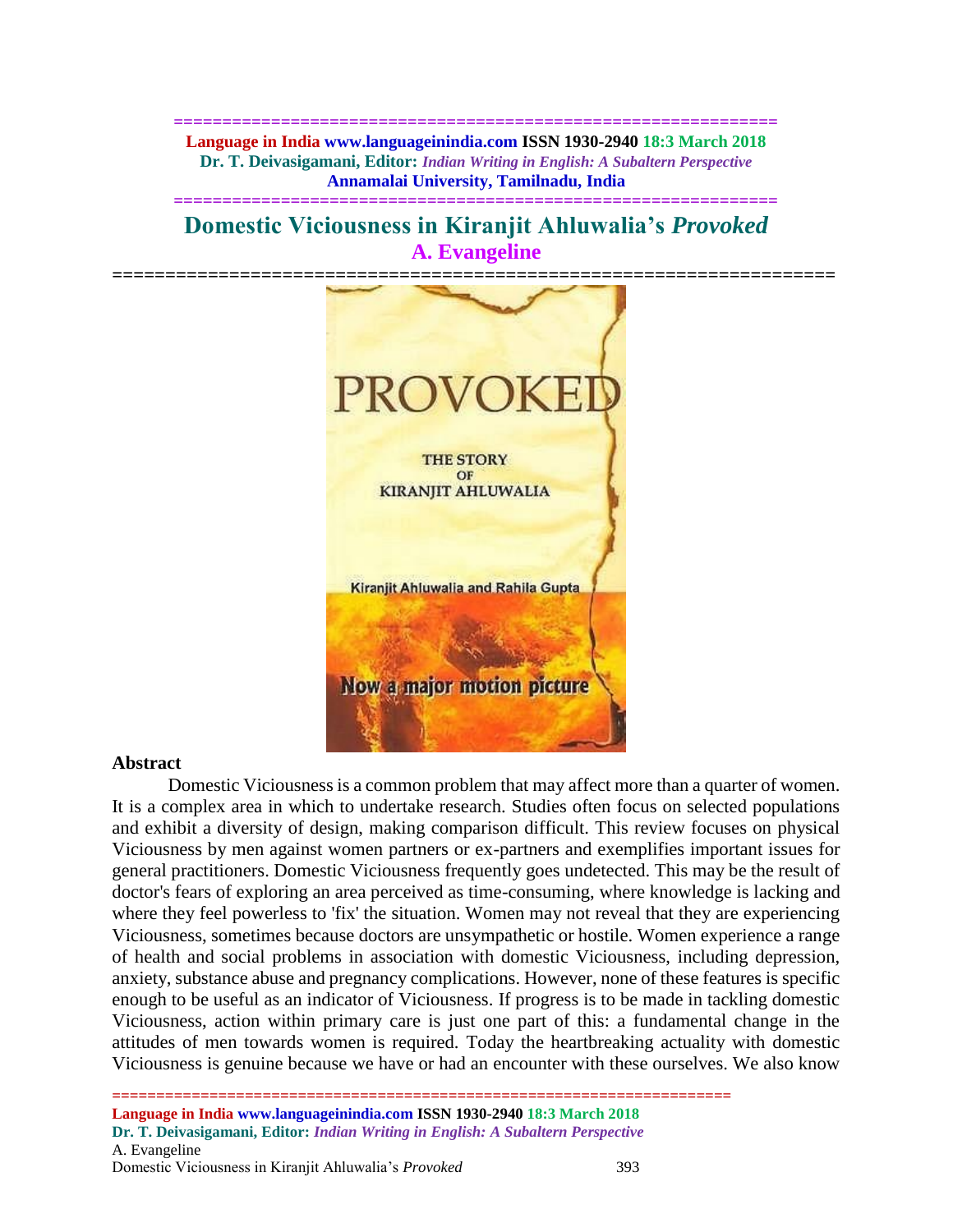someone that has or has come across with domestic Viciousness. Domestic Viciousness is a prototype of sadistic actions exemplified by the intention to acquire or sustain authority and domination over an intimate partner or other family members.

**Keywords**: Kiranjit Ahluwalia, *Provoked*, Domestic viciousness. Abuse, Emotional, Relationship, Coerce.

## **Introduction**

[Domestic Viciousness](https://www.webmd.com/mental-health/tc/domestic-violence-topic-overview) is an abuse that happens in a personal relationship. It can happen between past or current partners, spouses, or boyfriends and girlfriends. Domestic Viciousness affects men and women of any ethnic group, race, or religion; gay or straight; rich or poor; teen, adult, or elderly. But most of its victims are women. In fact, 1 out of 4 women will be a victim at some point. The abuser may use fear, [bullying](https://www.webmd.com/parenting/features/prevent-cyberbullying-and-school-bullying) and threats to gain power and control over the other person. He or she may act jealous, controlling, or possessive. These early signs of abuse may happen soon after the start of the relationship and might be hard to notice at first. Traditionally domestic Viciousness was mostly associated with physical Viciousness.

## **Domestic Viciousness**

Domestic Viciousness is now commonly defined to include all acts of physical, sexual, psychological, emotional abuse and economic Viciousness:

**Physical Abuse:** Physical abuse is the most recognizable form of domestic Viciousness. It involves the use of force against the victim, causing injury e.g. a punch or a kick, stabbing, shooting, choking, slapping, forcing you to use drugs, etc. Remember that the injury doesn't need to be a major one. Consider, for example, that your abuser slaps you a few times, causing only minor injuries that don't require a visit to the hospital. Is that domestic Viciousness? Yes. The slapping would still be considered domestic Viciousness.

**Emotional Abuse:** Emotional abuse involves the [destruction of the victim's self-worth,](http://www.stopvaw.org/forms_of_domestic_violence) and is brought about by persistent insult, humiliation, or criticism. Emotional abuse can be a difficult type of domestic Viciousness for many people to understand. Since, on the surface, it appears to be quite common in unhealthy relationships. As a victim, you should know that in most states, emotional abuse is not enough on its own to bring a domestic Viciousness action unless the abuse is so persistent and so significant that the relationship can be labeled extremely coercive. Most commonly, evidence of emotional abuse is combined with other abuses like physical, financial, sexual, or psychological to bring a domestic Viciousness action.

**Sexual Abuse:** Sexual abuse is a common form of domestic Viciousness. It includes not only sexual assault and rape, but also harassment, such as unwelcome touching and other demeaning behaviors. Many victims don't realize how broadly sexual abuse is interpreted. Domestic Viciousness cases are most frequently brought for physical or sexual abuse, so if you think you've been sexually abused, you may have a good claim for domestic Viciousness.

**Financial Abuse: F**inancial abuse is perhaps the least obvious. Financial abuse may take on many forms, such as a husband preventing his wife from obtaining an education or a job outside the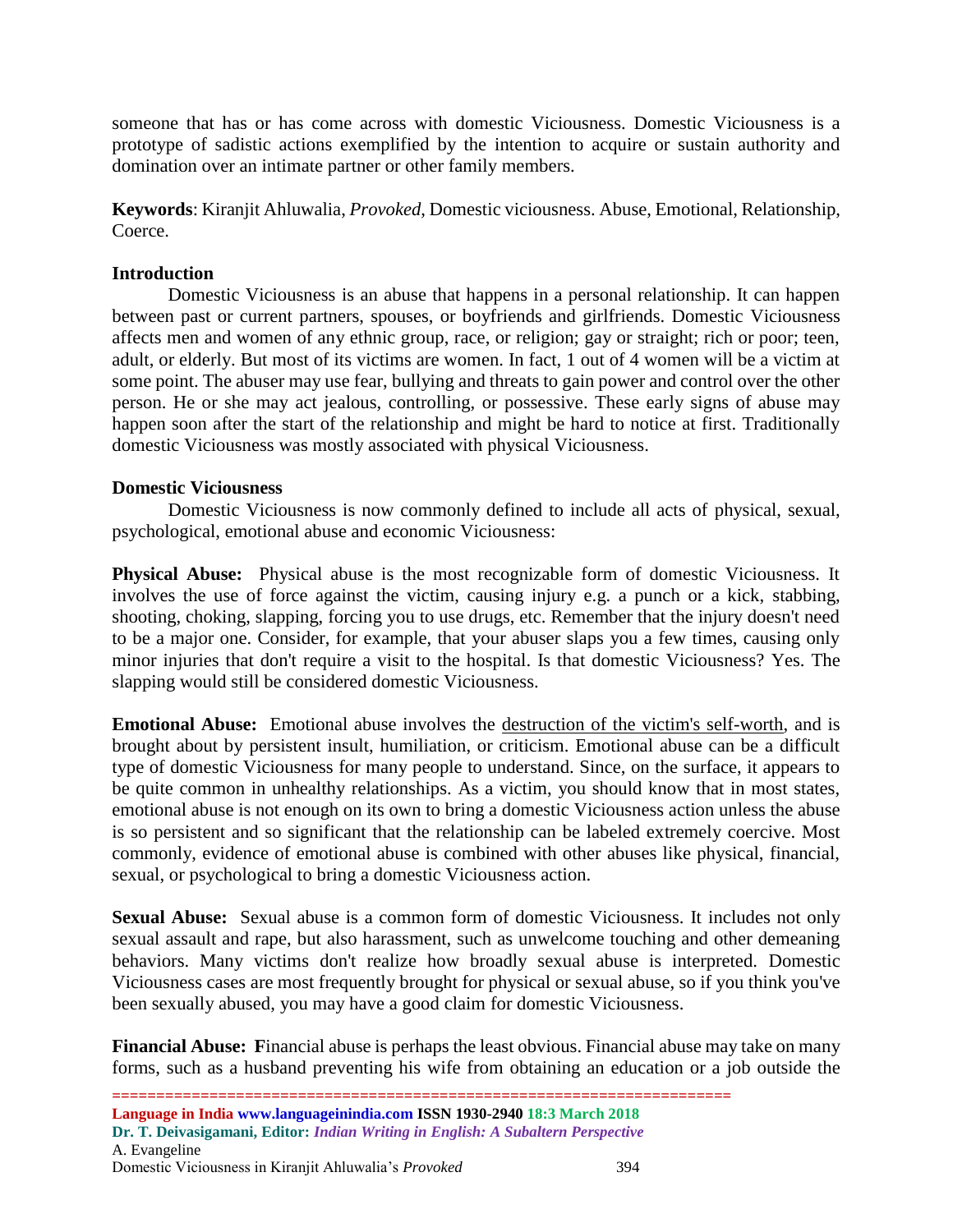home. Financial abuse is extremely common, particularly when families have pooled their money into joint accounts with [one partner controlling](http://www.doorwaysva.org/domestic-violence/the_facts_about_domestic_violence/types-of-domestic-violence/) and where there's little or no family support system to help. Financial abuse is simply another form of control, even though it is usually less obvious than physical or sexual abuse. Often, the victim is completely dependent on his or her partner for money. With no access to money except through the abusive partner, the victim is completely at the abusive partner's mercy. The abusive partner may withhold money for food, clothing, and more.

**Psychological Abuse:** Psychological abuse is basically a catchall term for intimidating, threatening, or [fear-causing](http://www.ovw.usdoj.gov/domviolence.htm) behavior. This behavior must be persistent and significant. one-time event generally won't be enough to bring a domestic Viciousness action. A wide variety of behaviors fall under the umbrella of psychological abuse. Some common examples include: preventing the victim from talking to people unless they have been given 'permission,' preventing the victim from leaving the house, threatening the victim with Viciousness or emotional blackmail for doing something

# **Impact of Domestic Viciousness on Children**

Children who witness domestic Viciousness may develop serious emotional, behavioral, developmental or academic problems. As they develop, children and teens who grow up with domestic Viciousness in the household are:

- More likely to utilize savagery at school or community in reaction to seen threats
- More likely to endeavor suicide
- More likely to utilize drugs
- More likely to commit violations, particularly sexual assault
- More likely to utilize savagery to improve their notoriety and self esteem

• More likely to gotten to be abusers in afterward life ugh to bring a domestic Viciousness action unless it's especially severe.

### *Provoked*

In the novel *Provoked* there are so many examples for physical abuse. Kiranjith was tortured by Deepak physically. Deepak would beat her in streets often for her mistakes. Every time he blames Kiranjith for her mistake. When Deepak goes out for work, she felt happy and relieved. One day she told that to him, as a result he lost his temper and started to hit her hardly and tortured her. From that day on wards he fought with her with no reason. Kiranjith wanted to go for work but he refused to send her out. Deepak started demanding money from her as he was in affair with a white woman and wanted to spend money for her.

> He refused to talk unless I gave him the money. I knew it was only because he was winning and dining with his white woman. He caught me by my hair and threatened to rip my mouth apart if I keep talking about his white woman. He was waving the hot iron about his other hand, and the tip of it burnt my right eye. I started screaming. I was frightened by the Intensity of his hatred for me. I ran into my bedroom, but as there was no lock on the door there was hardly any protection (202).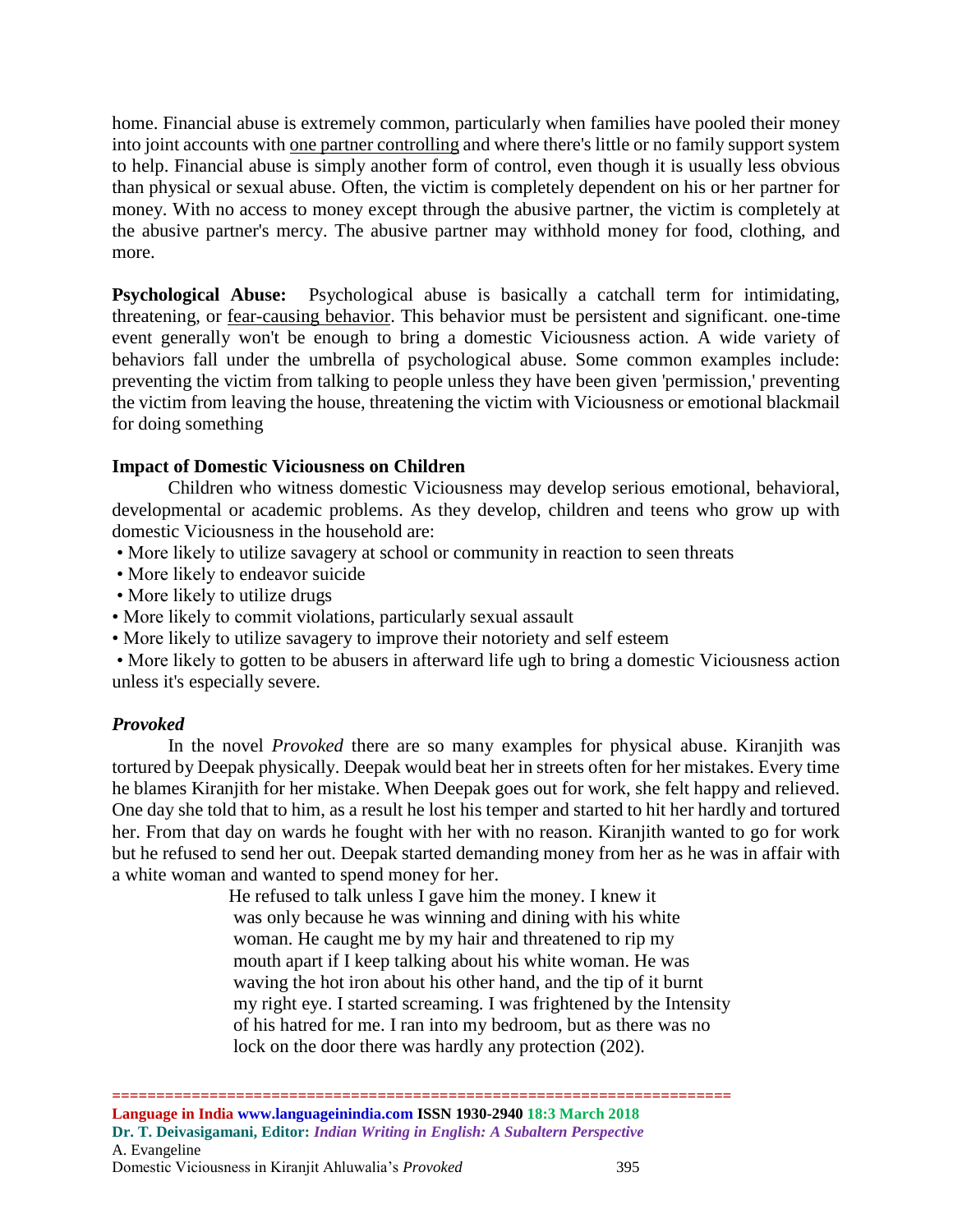### **Deepak's Aggression**

Deepak wouldn't let her eat her food too. He was always demanding something when she was eating. She always left her food half finished. She was cautious to escape herself from her husband's torture. Kiranjith feared to lie in the bed next to Deepak. She felt she was sleeping with a demon and that he would eat her up if she wasn't alert. Deepak always threatened to kill her and blamed her saying that she has made his life a nightmare. Kiranjith felt that she was trapped by her husband. She felt alone and dejected. Life seems to have become one endless cycle of abuse, beating and mockery. For 21 years she had lived such a sheltered existence that she thought these things happens only in films. Deepak had controlled her completely. She was not allowed to do anything without his permission. He wanted to have complete control even to hit him, to have sex, to watch television, to eat and to drink. She was even forbidden to talk to her family members. Kiranjith was longing to be a good wife but she wasn't given an opportunity.

### **Pregnant Kiranjith**

In the time of pregnancy Kiranjith felt very sick but Deepak wouldn't care about her. She was not allowed to eat her food until he comes home. She survived only with black coffee many days. So she wanted to commit suicide. She believed that she couldn't live in this world. Kiranjith wanted to divorce but she was afraid of the society because the society would condemn her. Her age and experience did not make her strong but weak. She wanted to live her own life but was unable to do so. She was cursing herself for that. She lost her confidence. she was in dilemma.

> I was so confused. I wanted to go to the solicitor's to get a divorce, I wanted Deepak to come back, so we could live together normally I wanted to kill myself I wanted to run away I wanted my family to bring reconciliation. I don't know what I wanted (196).

### **Viciousness against Women**

Viciousness against women is a problem around the world. It affects women of all races, classes and nationalities. It is a life breathing problem for the Individual and a serious problem for the society. Domestic viciousness is one of the major crimes against women. This book is a real journey of women who has some dreams in her eyes but was married to a psycho person. In this novel abuse is in different forms. The physical & mental torture which she has experienced by her husband seems to be pitiful which women cannot handle. Good balance can lead to a mental strength, but she lost it at its base. She had no one to help her, She always remained aloof with full of agony. Since women are so sensitive by heart than men, it is difficult for women to bear the pain.

Every coin has two sides. But in Kiranjith life, she has experienced only pain in her life. The mental and physical weakness has paralyzed her life. The whole life seems to be a hell. Her life was just filled with thorns and stings.

=====================================================================

#### **Work Cited**

Ahluwalia, Kiranjith. *Provoked*: Harper Collins publishers India, 2007. Chauduri, Rosinka. *Derozio, poet of India*: Oxford university press. India April 2008

**====================================================================== Language in India www.languageinindia.com ISSN 1930-2940 18:3 March 2018 Dr. T. Deivasigamani, Editor:** *Indian Writing in English: A Subaltern Perspective* A. Evangeline Domestic Viciousness in Kiranjit Ahluwalia's *Provoked* 396